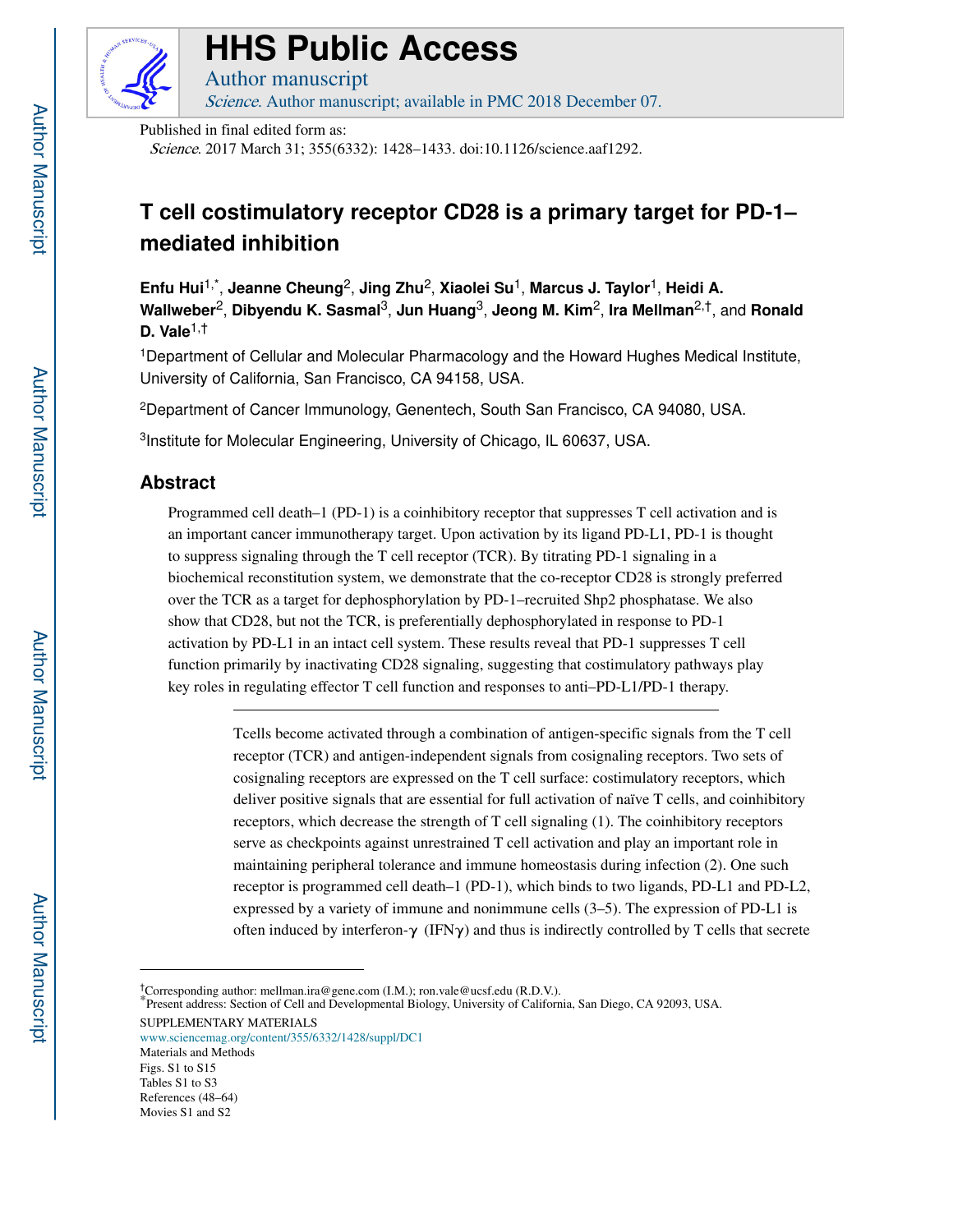this cytokine upon activation (4, 6). In addition, T cell activation increases the expression of PD-1 on the T cells themselves (3). Thus, during chronic viral infection, T cells become progressively "exhausted," in part reflecting a homeostatic negative feedback loop due to increased expression of PD-1 and PD-L1 (7–9). The interaction between PD-1 and its ligands also has been shown to restrain effector T cell activity against human cancers (10– 14). Antibodies that block the PD-L1–PD-1 axis have exhibited durable clinical benefit in a variety of cancer indications, especially in patients exhibiting evidence of preexisting anticancer immunity by expression of PD-L1 (15–19). Interestingly, benefit often correlates with PD-L1 expression by tumor-infiltrating immune cells rather than by the tumor cells themselves.

Despite its demonstrated importance in the treatment of human cancer, the mechanism of PD-1–mediated inhibition of T cell function remains poorly understood. Early work demonstrated that binding of PD-1 to PD-L1 causes the phosphorylation of two tyrosines in the PD-1 cytoplasmic domain. Coimmunoprecipitation (co-IP) and colocalization studies in transfected cells suggested that phosphorylated PD-1 then recruits, directly or indirectly, the cytosolic tyrosine phosphatases Shp2 and Shp1, the TCR-phosphorylating kinase Lck, and the inhibitory tyrosine kinase Csk (20, 21). Defining the direct targets of inhibitory effectors will be critical for understanding the mechanism of anti-PD-L1/PD-1 immunotherapy. However, the downstream targets of PD-1–bound effectors remain poorly understood. Recent studies have suggested that PD-1 activation suppresses TCR signaling (21–23), CD28 costimulatory signaling (24), ICOS costimulatory signaling (25), or a combination of pathways. Decreased phosphorylation of various signaling molecules, such as ERK, Vav, PLC $\gamma$ , and PI3 kinase (PI3K), has been reported (21, 24), but these molecules are common effectors shared by both the TCR and costimulatory pathways and also may not be direct targets of PD-1. We sought to identify the immediate targets of PD-1–bound phosphatase(s) through a combination of in vitro biochemical reconstitution and cell-based experiments.

To gain insight into potential signaling pathways affected by activation of PD-1, we turned to a cell-free reconstitution system in which the cytoplasmic domain of PD-1 was bound to the surface of large unilamellar vesicles (LUVs) that mimic the plasma membrane of T cells (Fig. 1A). We first determined which kinase(s) phosphorylate PD-1 by comparing the catalytic activities of Lck and Csk, the two kinases that were found to co-IP with PD-1 in cell ly-sates (20). Using a fluorescence resonance energy transfer (FRET)–based assay (Fig. 1A), we found that Lck, but not Csk, efficiently phosphorylated PD-1 in vitro. Although Csk can weakly phosphorylate PD-1 on its own, it slowed down PD-1 phosphorylation in the presence of Lck (fig. S1), likely because of its ability to inhibit Lck. This finding, together with previous co-IP results (20), suggests that Lck is the major PD-1 kinase. We then asked which SH2 domain–containing proteins bind directly to phosphorylated PD-1. In addition to Lck and Csk, PD-1 also has been shown to co-IP with tyrosine phosphatases Shp2 and Shp1 (20) and contains a structural motif that might recruit the lipid phosphatase SHIP-1 (26). The biochemical FRET-based assay (Fig. 1A) demonstrated that phosphorylated PD-1 directly bound Shp2, but not Shp1, Csk, SHIP-1, or other SH2 proteins tested (Fig. 1B). A full titration experiment revealed a 29-fold selectivity of PD-1 toward full-length Shp2 over Shp1 (fig. S2A), in agreement with qualitative cellular studies (21). Unexpectedly, however, the tandem SH2 domains of Shp1 and Shp2 bound phosphorylated PD-1 with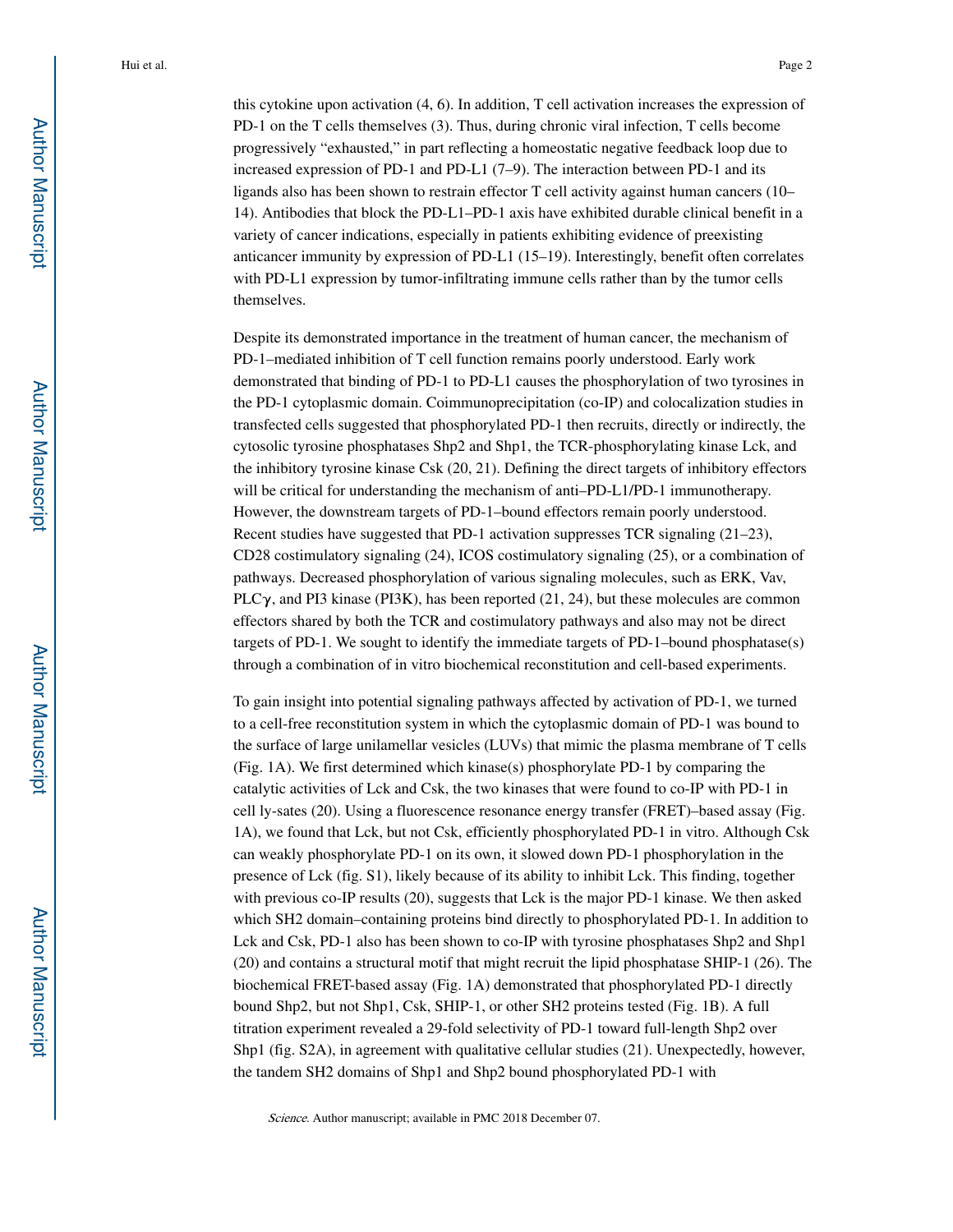indistinguishable affinities (fig. S2B). Taken together, these data are consistent with a tighter autoinhibited conformation for Shp1 than for Shp2 (27), which may decrease Shp1's affinity for PD-1. Mutation of either tyrosine (Y224 and Y248) in the cytosolic tail of PD-1 led to a partial defect in Shp2 binding, and mutation of both tyrosines eliminated binding (Fig. 1C and fig. S3). Although Y224 has been reported to be dispensable for the ability of PD-1 to co-IP with Shp2 (28, 29), our quantitative, direct binding assay shows that both tyrosines in the PD-1 cytosolic domain contribute to Shp2 binding. Collectively, these data suggest that Shp2 is the major effector of PD-1 and that Lck-mediated dual phosphorylation of PD-1 is needed for optimal Shp2 recruitment.

Using this reconstituted system, we next asked whether signaling receptors other than PD-1 (CD3ζ, CD3ε, CD28, ICOS, DAP10, CD226, CD96, TIGIT, and CTLA4) could recruit Shp2 (Fig. 1D). Notably, recruitment of Shp2 was not observed for any of these receptors, including for the two other coinhibitory molecules, TIGIT and CTLA4 (Fig. 1E). CTLA4 has been reported to co-IP with Shp2 (30) and is widely believed to suppress T cell signaling, at least partly through Shp2 (31). Our data suggest that Shp2 does not directly bind CTLA4 and that other proteins are likely required to bridge these two proteins. Overall, our results reveal an unexpected binding specificity of Shp2 for phosphorylated PD-1.

Recruitment of Shp2 to PD-1 raises the question of whether Shp2 might directly dephosphorylate PD-1 and cause the disassembly of the PD-1–Shp2 complex. To test this idea, we determined the stability of the PD-1–Shp2 complex by using a full-length Shp2 in the FRET assay (Fig. 1F). Adenosine triphosphate (ATP)–triggered phosphorylation of PD-1 caused the rapid recruitment of Shp2 (Fig. 1G) and activation of its phosphatase activity (fig. S4). Termination of the Lck activity by rapid ATP depletion caused a complete dissociation of Shp2 (Fig. 1G). This result indicates that Shp2 dephosphorylates PD-1 to destabilize the PD-1–Shp2 complex and that continuous Lck kinase activity is required to activate and sustain inhibitory signaling mediated by PD-1–Shp2. Interestingly, a slow spontaneous disassembly of the PD-1–Shp2 complex was observed even before the termination of Lck activity (Fig. 1G) and was not due to depletion of ATP because the dissociation continued even after further ATP addition (Fig. 1H). This result suggests that the activation of Shp2 upon binding to PD-1 allows Shp2 to override Lck, causing a gradual net dephosphorylation of PD-1. This positive-negative feedback loop of the Lck, PD-1, and Shp2 network would allow the system to quickly reset in the absence of PD-1 ligation or Lck activation.

Having established a highly specific recruitment of Shp2 by PD-1, we aimed to identify substrates for dephosphorylation by the PD-1–Shp2 complex. We used a titration system that can provide insight into how the T cell network re sponds to gradual up-regulation of PD-1 during T cell development (32), activation (33), and exhaustion (e.g., in tumors or chronic viral infection) (7). To this end, we reconstituted a diverse set of components involved in the T cell signaling network (Fig. 2A), including (i) the cytosolic domains of various receptors [PD-1, TCR, CD28, and ICOS, another costimulatory receptor (34)]; (ii) the tyrosine kinases Lck, ZAP70 [a key cytosolic tyrosine kinase that binds to phosphorylated CD3 subunits to propagate the TCR signal (35)], and, in some experiments, the inhibitory kinase Csk (36); and (iii) the downstream adapter proteins LAT, Gads, and SLP76 (37), as well as the regulatory subunit of type I PI3K (p85α), which is known to be recruited by phosphorylated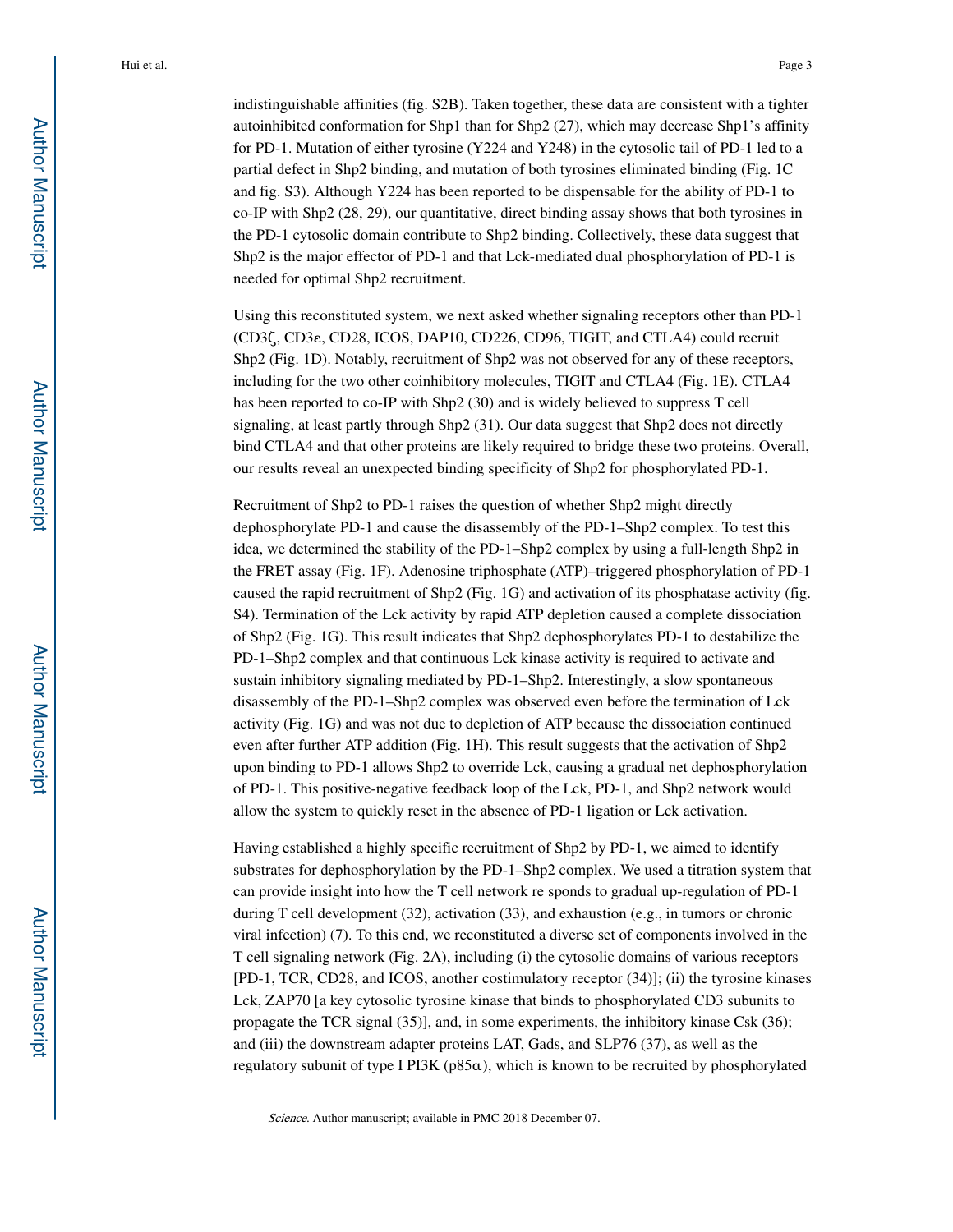costimulatory receptors (fig. S5) (38, 39). All protein components were reconstituted at close to their physiological levels (fig. S6 and table S1), either onto LUVs or added in solution to mimic the geometry in T cells. A reaction cascade consisting of phosphorylation, dephosphorylation, and protein-protein interactions at the membrane surface was triggered by ATP addition. To test the sensitivity of components in this biochemical network to PD-1, we systematically titrated the levels of PD-1 on the LUVs and measured the susceptibility to dephosphorylation of each component by phosphotyrosine Western blots (Fig. 2B).

Notably, CD28—not the TCR or its associated components—was found to be the most sensitive target of PD-1–Shp2. As shown in Fig. 2, B and C (left panels), CD28 was very efficiently dephosphorylated, with a 50% inhibitory concentration  $(IC_{50})$  of ~96 PD-1 molecules/ $\mu$ m<sup>2</sup> (table S2). In contrast, PD-1–Shp2 dephosphorylated the TCR signaling components only to a minor extent, including the TCR intrinsic signaling subunit CD3ζ, the associated kinase ZAP70, and its downstream adaptors LAT and SLP76, whose 50% dephosphorylation occurred at substantially higher PD-1 concentrations (>1000 molecules/  $\mu$ m<sup>2</sup>; table S2). Lck, the kinase that phosphorylates TCR, CD28, and PD-1, was the secondbest target for PD-1–bound Shp2 in the reconstitution system. Both the activating (Y394) and inhibitory (Y505) tyrosines were ~50% dephosphorylated at similar levels of PD-1 (400 to 600 molecules/ $\mu$ m<sup>2</sup>). This result, however, suggests a net positive effect of PD-1 on Lck activity, owing to the stronger regulatory effect of the inhibitory tyrosine (40). The addition of the Lck-inhibiting kinase Csk rendered CD28 and TCR signaling components more sensitive to PD-1–Shp2, although CD28 remained the most sensitive PD-1 target (fig. S7 and table S2). The strong preferential dephosphorylation of CD28 was also observed at later time points in the in vitro reaction (fig. S8). In contrast to the strong CD28 preference of PD-1– Shp2, the transmembrane phosphatase CD45 efficiently dephosphorylated all of the signaling components tested (Fig. 2, B and C, right panels), with only three- to fourfold selectivity for CD28 over CD3ζ and ZAP70 (table S2).

To better understand the basis of the PD-1–Shp2 sensitivity to CD28, we deconstructed the reconstitution system into its individual modules (fig. S9). These experiments revealed that Shp2 alone dephosphorylates CD3ζ and CD28 with similar activities (fig. S9C), but that Lck has a sixfold higher catalytic rate ( $k_{cat}$ ) for CD3 $\zeta$  over CD28 for phosphorylation (fig. S9, D and E). Thus, CD28 is a weaker kinase substrate, which in effect renders it more sensitive to PD-1–Shp2 inhibition in a kinase-phosphatase network. Based on our reconstitution of components at physiological concentrations, CD28 and, to a lesser extent, Lck are the major substrates for dephosphorylation mediated by PD-1–Shp2.

Having established that CD28 is highly sensitive to dephosphorylation by PD-1–Shp2 in vitro, we next sought to examine whether these two co-receptors colocalize in living cells and whether CD28 is indeed dephosphorylated in a PD-L1–dependent manner. Using total internal reflection fluorescence (TIRF) microscopy and a supported lipid bilayer functionalized with an ovalbumin peptide–MHC class I complex (pMHC; TCR ligand) and B7.1 (CD28 ligand), we found that PD-1 strongly colocalized with the costimula-tory receptor CD28 in plasma membrane micro-clusters (Fig. 3 and movie S1). Previous work reported the colocalization of TCR and CD28 into submicron-size clusters after binding their ligands (41); however, we found significantly less ( $P \le 0.0001$ ) overlap between PD-1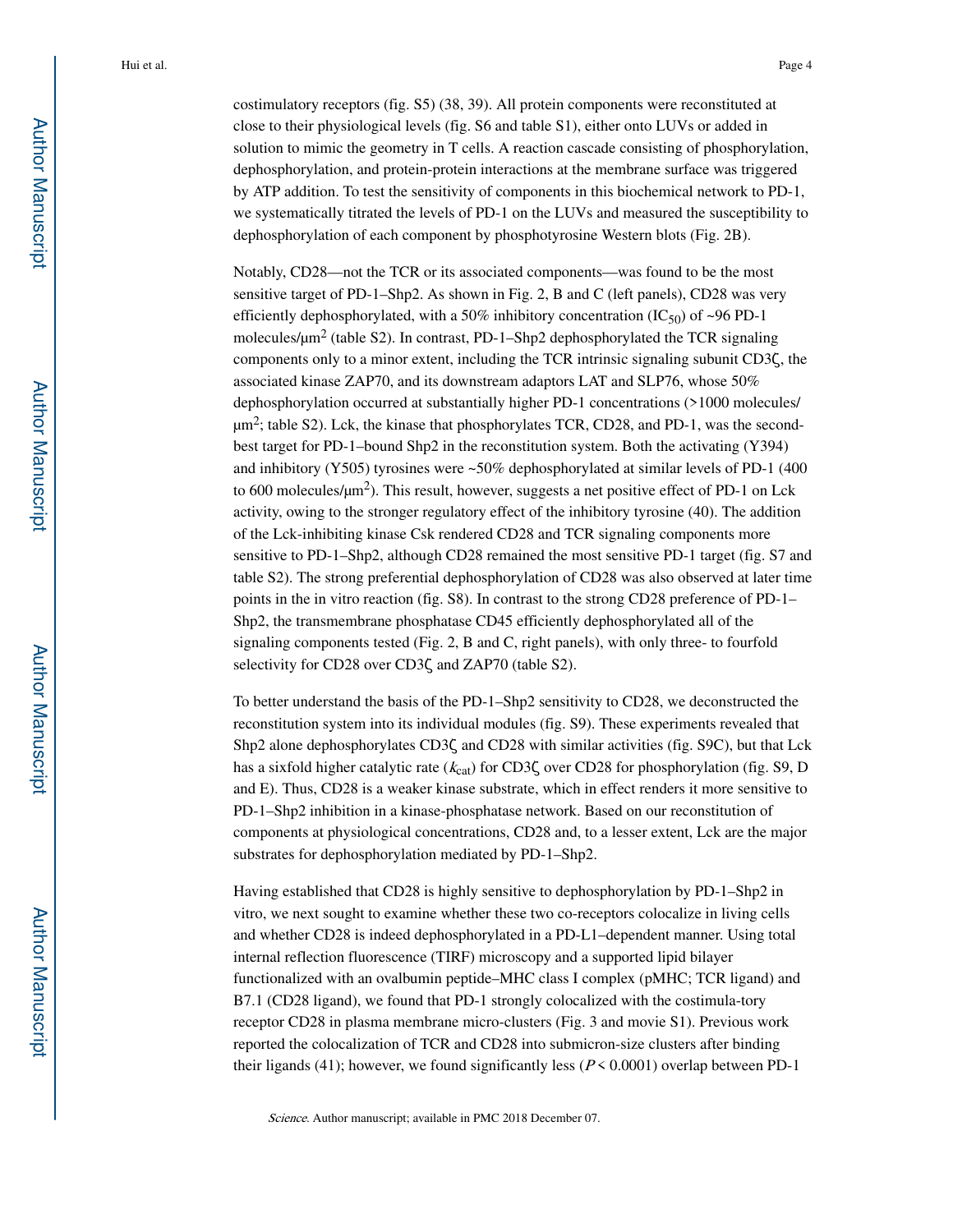and TCR [Pearson correlation coefficient (PCC),  $0.69 \pm 0.09$ ] than between PD-1 and CD28 (PCC,  $0.89 \pm 0.05$ ) (means  $\pm$  SD;  $n = 17$  cells) (Fig. 3). Interestingly, although not itself a PD-1 substrate (Fig. 2, B and C), the ICOS co-receptor also more strongly colocalized with PD-1 than the TCR did (fig. S10). Strong colocalization of PD-1 and CD28 began from the time of initial cell-bilayer contact (0 s; Fig. 3B) and was sustained until the T cells fully spread (30 s; Fig. 3B). The molecules moved centripetally and eventually became segregated into a canonical bull's eye pattern with a center TCR island surrounded by CD28 and PD-1, with the latter partially excluded from the TCR-rich zone (145 s; Fig. 3B). Because of their rapid colocalization and actin-driven flow, the clusters of PD-1 and CD28 most likely form on the plasma membrane and are not extracellular micro-vesicles secreted by T cells (42). Some degree of CD28 and PD-1 coclustering also was detected in the absence of pMHC, though the two co receptors remained largely diffusive without TCR activation (fig. S11). As shown previously (21), PD-1 clusters represented sites of Shp2 recruitment to the membrane (fig. S12). In the absence of PD-L1 on the bilayer, but with pMHC and B7.1 ligands, PD-1 remained diffusely localized (fig. S13 and movie S2), indicating that PD-L1 is required to bring PD-1 and costimulatory receptors into close proximity. Overall, these findings indicate that CD28 and PD-1 strongly cocluster with PD-1 in the same plasma membrane microdomains in stimulated CD8+ T cells.

We next tested whether CD28 is the preferential target of PD-1 in intact T cells. For these studies, we used Jurkat T cells together with the Raji B cell line as an antigen-presenting cell (APC), because this system has been widely used for studying TCR and CD28 signaling (43). Because these cells lack PD-1 and PD-L1, we lentivirally transduced PD-1 and PD-L1 into Jurkat and Raji, respectively, obtaining PD-1+ Jurkat T cells that express ~40 PD-1 molecules/ $\mu$ m<sup>2</sup> (table S1) and Raji B cells that express ~86 PD-L1 molecules/ $\mu$ m<sup>2</sup> (designated as PD-L1<sup>High</sup>; Fig. 4A). PD-1<sup>+</sup> Jurkat cells stimulated by antigen-loaded PD-L1<sup>High</sup> Raji B cells secreted significantly less interleukin-2 (IL-2) than those stimulated with antigen-loaded PD-L1– parental Raji B cells (63% decrease measured at 24 hours; Fig. 4B), indicating an inhibitory activity of PD-1 signaling in this cell system. We next tested how PD-L1 binding to PD-1 affects phosphorylation at the receptor level. To titrate the strength of PD-L1–PD-1 signaling, the PD-1–expressing Jurkat T cells were incubated with different ratios of PD-L1<sup>High</sup> to PD-L1<sup>-</sup> Raji B cells; because a T cell can interact with multiple APCs, this mixture of APCs might be expected to modulate the PD-1 response. Two minutes after APC and T cell contact, CD28 phosphorylation decreased as a function of the percentage of PD-L1High cells (Fig. 4, C and D). In contrast, no and substantially less dephosphorylation was observed for ZAP70 and CD3ζ, respectively. Notably, the PD-L1– PD-1 inhibitory effect on phosphorylation was transient, with far less dephosphorylation detected at 10 min (Fig. 4, C and D), perhaps reflecting the feedback loop described for the in vitro system (Fig. 1, G and H) that enables recruited Shp2 to dephosphorylate PD-1 and thereby repress the inhibitory signal. We next tested these results by using a Raji B cell line that expresses lower levels of PD-L1  $(\sim 16 \text{ molecules/}\mu\text{m}^2, \text{designated PD-L1}^{\text{Low}}; \text{fig.})$ S14A), a density similar to that found in tumor-infiltrating macrophages and tumor cells (table S3). Using this lower-expressing APC line alone, we still detected a transient dephosphorylation of CD28 with little to no effect on TCR signaling components (fig. S14, B and C,  $t = 2$  min).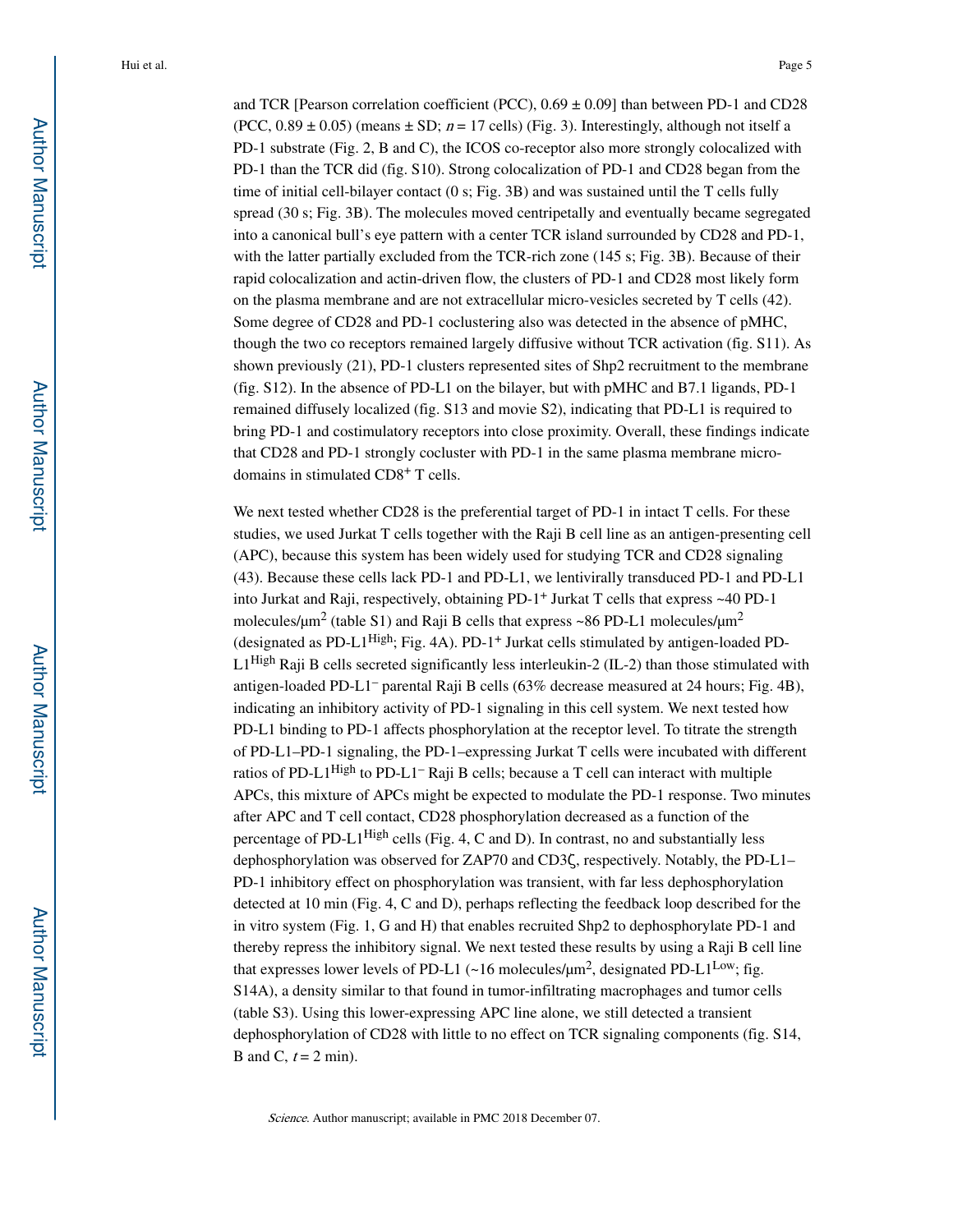Taken together, results obtained from both membrane reconstitution and intact cell assays demonstrate that PD-1–Shp2 strongly favors dephosphorylation of the costimulatory receptor CD28 over dephosphorylation of TCR (fig. S15). At high PD-L1 levels, we also observed some dephosphorylation of TCR components, such as SLP76 and ZAP70, in agreement with previous reports (20–22). However, by performing direct and quantitative comparisons, we found that the degree of TCR dephosphorylation was consistently much weaker than for CD28. The unexpected preference for inhibition of costimulatory receptor signaling, together with the recent work of Kamphorst et al. (44), may have implications for cancer immunology and immunotherapy. Although costimulation via CD28 is most often associated with the priming of naïve T cells, there is increasing evidence that it may play a role at later stages of T cell immunity in cancer and in chronic viral infection. Recent studies have demonstrated that the ability of anti–PD-L1/PD-1 therapy to restore antiviral (lymphocytic choriomeningitis virus, LCMV) and antitumor T cell responses depends on CD28 expression by T cells (44). Blockade of B7.1 and/or B7.2 binding to CD28 has also been shown to completely eliminate the ability of anti–PD-L1/PD-1 therapy to prevent T cell exhaustion (44). These in vivo observations are consistent with expectations from our results, namely, that PD-1 exerts its primary effect by regulating CD28 signaling.

In at least a subset of human cancer patients, inhibition of T cell immunity is associated with the up-regulation of PD-L1 in the tumor bed in response to the release of IFN $\gamma$  (2, 6, 15, 16). However, expression of PD-L1 by tumor-infiltrating immune cells can be independently predictive of clinical response and, in some types of cancer, even more predictive than PD-L1 expression by tumor cells (45). Infiltrating cells including lymphocytes, monocytic cells, and dendritic cells all express CD28 ligands, whereas tumor cells gen erally do not. If the primary target of PD-1 signaling regulation is through CD28 or another costimulatory molecule, then the therapeutic effect is likely to reflect reactivation of costimulatory molecule signaling on T effector cells, rather than (or at least in addition to) TCR signaling. Conceivably, costimulation is required to expand tumor antigen–specific early memory T cells, a process controlled intratumorally by B7.1+ APCs. Indeed, recent LCMV experiments have implicated an early memory population as the targets for expansion of anti–PD-L1/ PD-1 therapy (46, 47). These findings strongly suggest the need for broadly considering the roles of costimulatory molecules in addition to CD28 in antitumor immunity.

#### **Supplementary Material**

Refer to Web version on PubMed Central for supplementary material.

#### **ACKNOWLEDGMENTS**

We thank H. Wang (Shanghai-Tech University) and F. Kai (University of California, San Francisco) for help with retrovirus transduction of primary T cells; N. Stuurman for training in TIRF microscopy; J. James (now at University of Cambridge) for providing the lentiviral transfer plasmid pHR-PD-L1-mCherry;A. Weiss (University of California, San Francisco) for providing the retrovirus vectors pMSCV, pCL-Eco, and anti-Lck antibody; andJ. Ditlev (M. Rosen's laboratory, University of Texas Southwestern Medical Center) for providing His8-LAT. The data presented are tabulated in the main paper and the supplementary materials. We acknowledge R. Ahmed, A. Kamphorst, and membersof the Vale laboratory for comments and discussions. R.D.V.is an investigator of the Howard Hughes Medical Institute. D.K.S. was supported by NIH grant R21AI120010 and the Chicago Biomedical Consortium. J.H. was supported by NIH grants R00AI106941 and R21AI120010.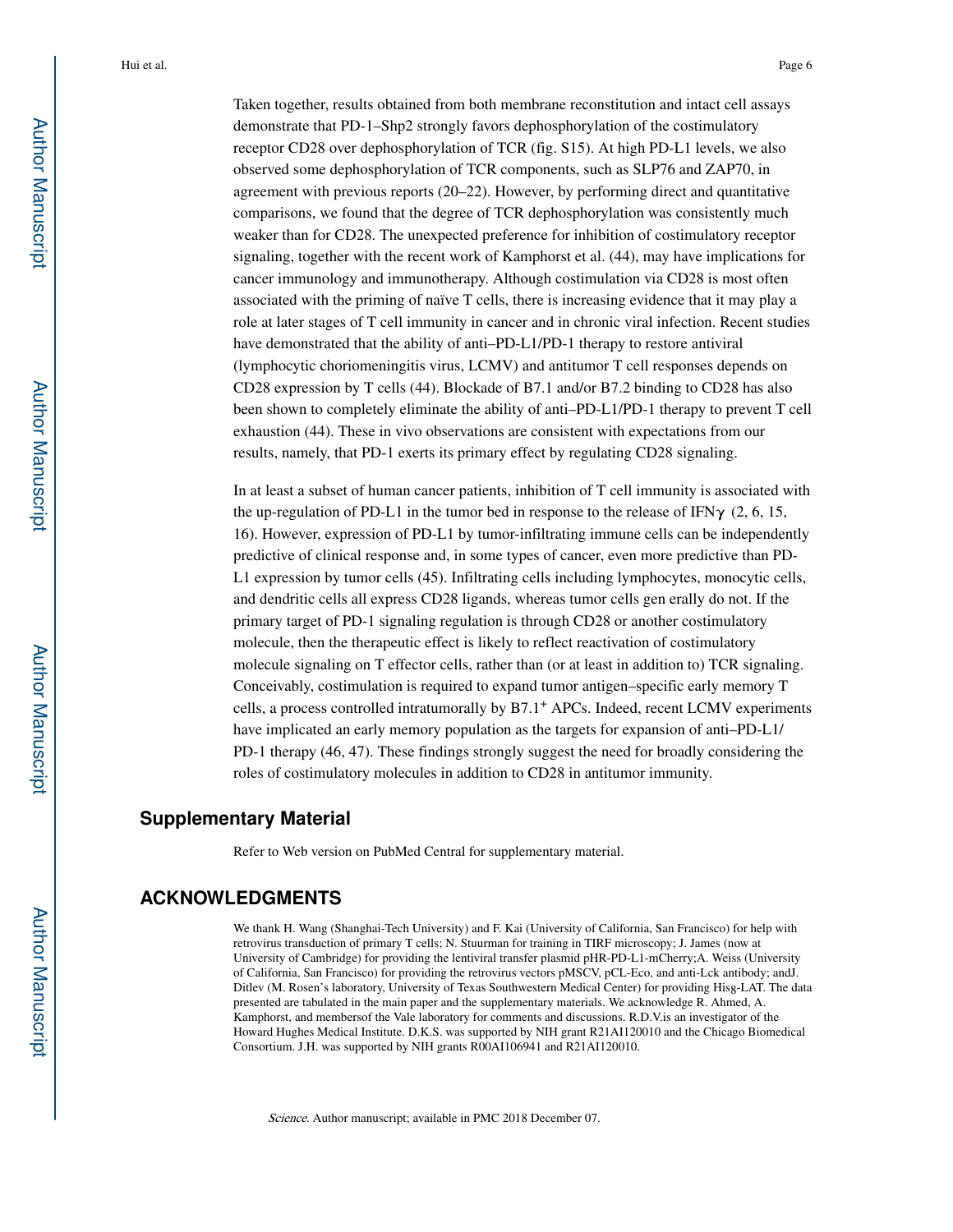### **REFERENCES AND NOTES**

- 1. Chen L, Flies DB, Nat. Rev. Immunol 13, 227–242 (2013). [PubMed: 23470321]
- 2. Chen DS, Mellman I, Immunity 39, 1–10 (2013). [PubMed: 23890059]
- 3. Keir ME, Butte MJ, Freeman GJ, Sharpe AH, Annu. Rev. Immunol 26, 677–704 (2008). [PubMed: 18173375]
- 4. Freeman GJ et al., J. Exp. Med 192, 1027–1034 (2000). [PubMed: 11015443]
- 5. Dong H et al., Nat. Med 8, 793–800 (2002). [PubMed: 12091876]
- 6. Taube JM et al., Sci. Transl. Med 4, 127ra37 (2012).
- 7. Wherry EJ, Kurachi M, Nat. Rev. Immunol 15, 486–499 (2015). [PubMed: 26205583]
- 8. Day CL et al., Nature 443, 350–354 (2006). [PubMed: 16921384]
- 9. Butte MJ, Keir ME, Phamduy TB, Sharpe AH,Freeman GJ, Immunity 27, 111–122 (2007). [PubMed: 17629517]
- 10. Baitsch L et al., J. Clin. Invest 121, 2350–2360 (2011). [PubMed: 21555851]
- 11. Sharma P, Allison JP, Science 348, 56–61 (2015). [PubMed: 25838373]
- 12. Pardoll DM, Nat. Rev. Cancer 12, 252–264 (2012). [PubMed: 22437870]
- 13. Mellman I, Coukos G, Dranoff G, Nature 480, 480–489 (2011). [PubMed: 22193102]
- 14. Pauken KE, Wherry EJ, Trends Immunol 36, 265–276 (2015). [PubMed: 25797516]
- 15. Herbst RS et al., Nature 515, 563–567 (2014). [PubMed: 25428504]
- 16. Powles T et al., Nature 515, 558–562 (2014). [PubMed: 25428503]
- 17. Rizvi NA et al., Lancet Oncol 16, 257–265 (2015). [PubMed: 25704439]
- 18. Hamid O et al., N. Engl. J. Med 369, 134–144 (2013). [PubMed: 23724846]
- 19. Topalian SL et al., N. Engl. J. Med 366, 2443–2454 (2012). [PubMed: 22658127]
- 20. Sheppard KA et al., FEBS Lett 574, 37–41 (2004). [PubMed: 15358536]
- 21. Yokosuka T et al., J. Exp. Med 209, 1201–1217 (2012). [PubMed: 22641383]
- 22. Zikherman J et al., Immunity 32, 342–354 (2010). [PubMed: 20346773]
- 23. Zinselmeyer BH et al., J. Exp. Med 210, 757–774 (2013). [PubMed: 23530125]
- 24. Parry RV et al., Mol. Cell. Biol 25, 9543–9553 (2005). [PubMed: 16227604]
- 25. Bennett F et al., J. Immunol 170, 711–718 (2003). [PubMed: 12517932]
- 26. Riley JL, Immunol. Rev 229, 114–125 (2009). [PubMed: 19426218]
- 27. Yang J et al., J. Biol. Chem 278, 6516–6520 (2003). [PubMed: 12482860]
- 28. Chemnitz JM, Parry RV, Nichols KE, June CH, Riley JL,Immunol J. 173, 945–954 (2004).
- 29. Okazaki T, Maeda A, Nishimura H, Kurosaki T, Honjo T, Proc. Natl. Acad. Sci. U.S.A 98, 13866– 13871 (2001). [PubMed: 11698646]
- 30. Marengère LE et al., Science 272, 1170–1173 (1996). [PubMed: 8638161]
- 31. Rudd CE, Nat. Rev. Immunol 8, 153–160 (2008). [PubMed: 18219311]
- 32. Greenwald RJ, Freeman GJ, Sharpe AH, Annu. Rev. Immunol 23, 515–548 (2005). [PubMed: 15771580]
- 33. Oestreich KJ, Yoon H, Ahmed R, Boss JM, J. Immunol 181, 4832–4839 (2008). [PubMed: 18802087]
- 34. Hutloff A et al., Nature 397, 263–266 (1999). [PubMed: 9930702]
- 35. Wang H et al., Cold Spring Harb. Perspect. Biol 2, a002279 (2010). [PubMed: 20452964]
- 36. Bergman M et al., EMBO J 11, 2919–2924 (1992). [PubMed: 1639064]
- 37. Zhang W, Sloan-Lancaster J, Kitchen J, Trible RP,Samelson LE, Cell 92, 83–92 (1998). [PubMed: 9489702]
- 38. Pagès F et al., Nature 369, 327–329 (1994). [PubMed: 8183372]
- 39. Zang X et al., Genomics 88, 841–845 (2006). [PubMed: 17014982]
- 40. Hui E, Vale RD, Nat. Struct. Mol. Biol 21, 133–142 (2014). [PubMed: 24463463]
- 41. Yokosuka T et al., Immunity 29, 589–601 (2008). [PubMed: 18848472]
- 42. Choudhuri K et al., Nature 507, 118–123 (2014). [PubMed: 24487619]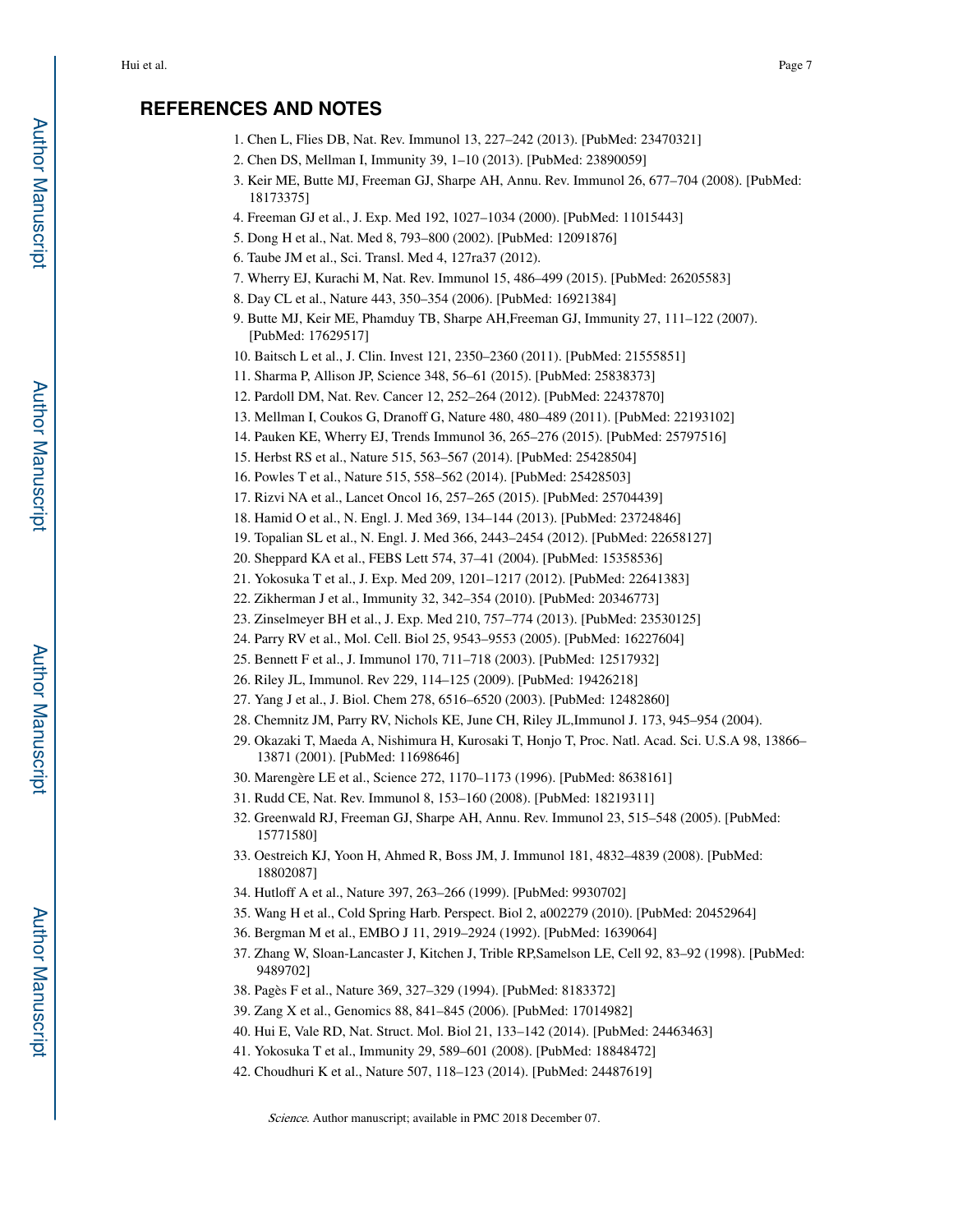- 43. Tian R et al., Proc. Natl. Acad. Sci. U.S.A 112, E1594–E1603 (2015). [PubMed: 25829543]
- 44. Kamphorst AO et al., Science 355, 1423 (2017). [PubMed: 28280249]
- 45. Fehrenbacher L et al., Lancet 387, 1837–1846 (2016). [PubMed: 26970723]
- 46. Im SJ et al., Nature 537, 417–421 (2016). [PubMed: 27501248]
- 47. He R et al., Nature 537, 412–428 (2016). [PubMed: 27501245]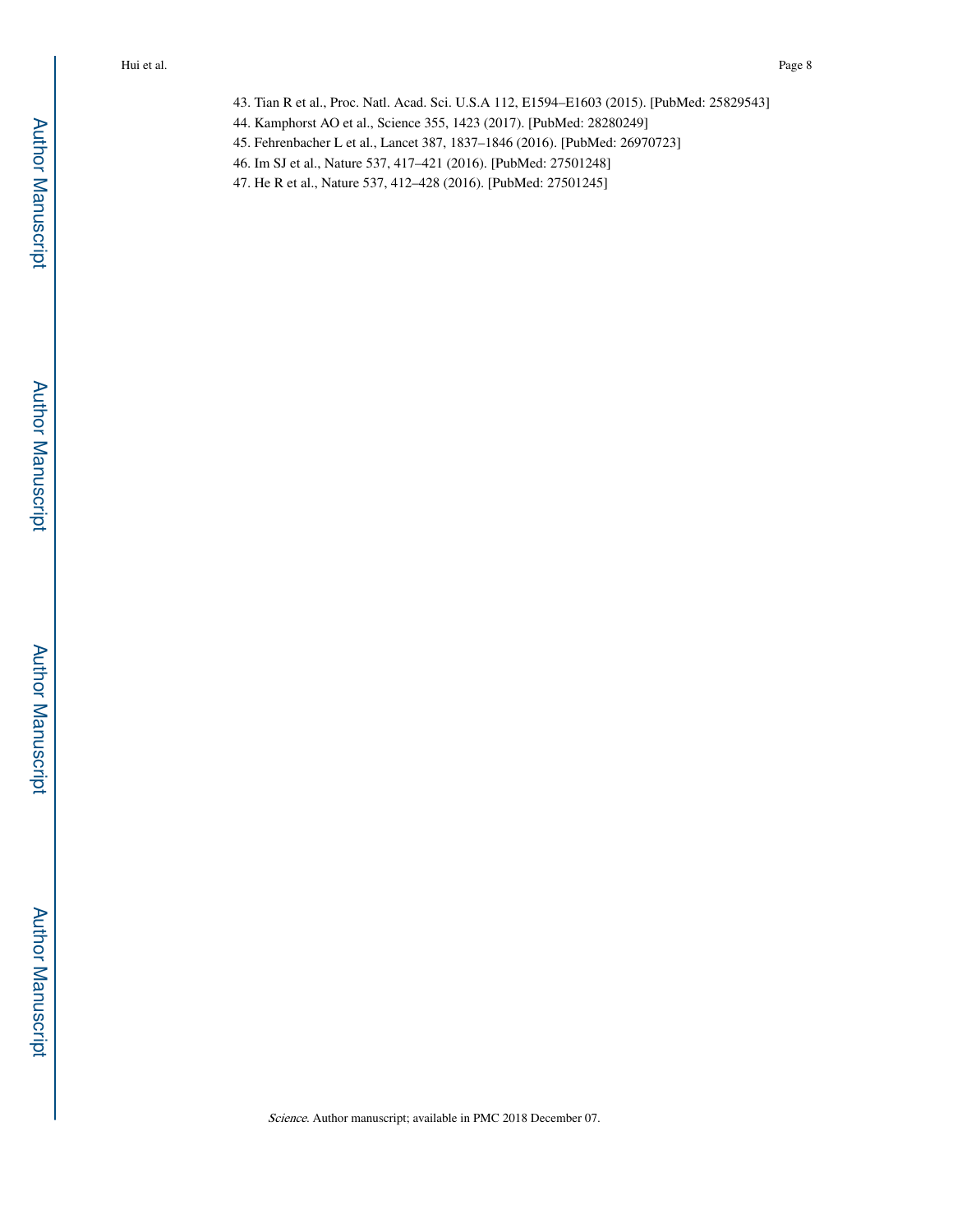

#### **Fig. 1. Lck sustains the formation of a highly specific PD-1–Shp2 complex.**

(**A**) Cartoon depicting a FRET assay for measuring the interaction between a SH2 domain– containing protein and membrane-bound PD-1. LUVs bearing Rhodamine-PE (energy acceptor) were reconstituted with purified Lck kinase and the cytosolic domain of PD-1, as described in the methods (supplementary materials). The SNAP-Tag–fused SH2 protein of interest was labeled with SNAP-Cell 505 (energy donor) and presented in the extravasicular solution. Addition of ATP triggered Lck-catalyzed phosphorylation of PD-1 and caused the recruitment of certain SH2 proteins to the LUV surface, leading to FRET. (**B**) A comparison of the PD-1–binding activities of a panel of SH2 domain–containing proteins, using the FRET assay as described in (A). Shown are representative time courses of SNAP-Cell 505 fluorescence before and after the addition of 1 mM ATP. Concentrations of components were 300 nM PD-1, 7.2 nM Lck, and 100 nM labeled SH2 protein. tSH2, tandem SH2 domains; FI, fluorescence intensity. (**C**) A comparison of the relative contribution of the two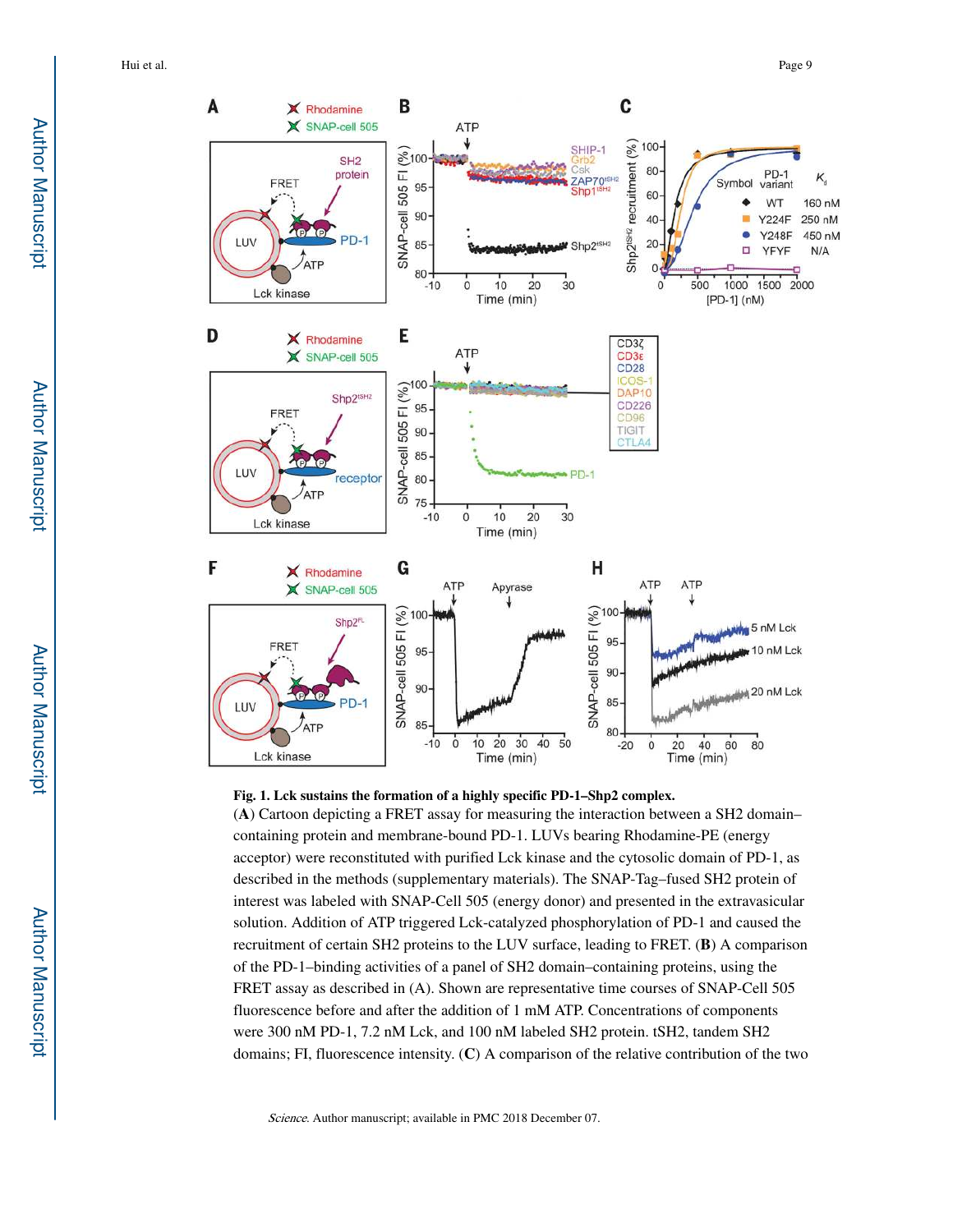tyrosines of PD-1 in recruiting Shp2. Shown is the degree of Shp2 recruitment against the concentration of LUV-bound PD-1 wild type (WT) or tyrosine mutant, measured by the FRET assay described in (A). Raw data are shown in fig. S3.  $K_d$ , dissociation constant; F, phenylalanine. (**D**) Cartoon depicting a FRET assay for measuring the ability of a membrane-bound receptor to recruit Shp2. The experimental setup was the same as in (A), except that PD-1 was replaced with another receptor of interest, using the tandem SH2 domains of Shp2 as a fixed donor bearer. (**E**) A comparison of the Shp2-binding activities of the designated LUV-bound receptors, using the FRET assay shown in (D). Concentrations were 300 nM receptor, 7.2 nM Lck, and 100 nM labeled Shp2<sup>tSH2</sup>. (**F**) Cartoon showing a FRET assay for measuring the localization dynamics of full-length Shp2 (Shp2FL). LUVs bearing Rhodamine-PE (energy acceptor) were reconstituted with purified Lck kinase and the cytosolic domain of PD-1, as described in the methods. SNAP-Tag–fused Shp2FL was labeled with SNAP-Cell 505 (energy donor) and presented in the extravesicular solution. (**G**) Time course of the fluorescence of  $\text{Shp2}^{FL}$  in response to sequential addition of ATP (2 mM) and the ATP scavenger apyrase (80 mg/ml) to the reaction shown in (F). Concentrations of components were 300 nM PD-1, 10 nM Lck, and 50 nM Shp2FL. (**H**) Time course of the Shp2FL fluorescence, showing the dynamics of Shp2 at indicated Lck concentrations. The assay was set up as in (F), and 2 mM ATP was added twice, at 0 and 30 min.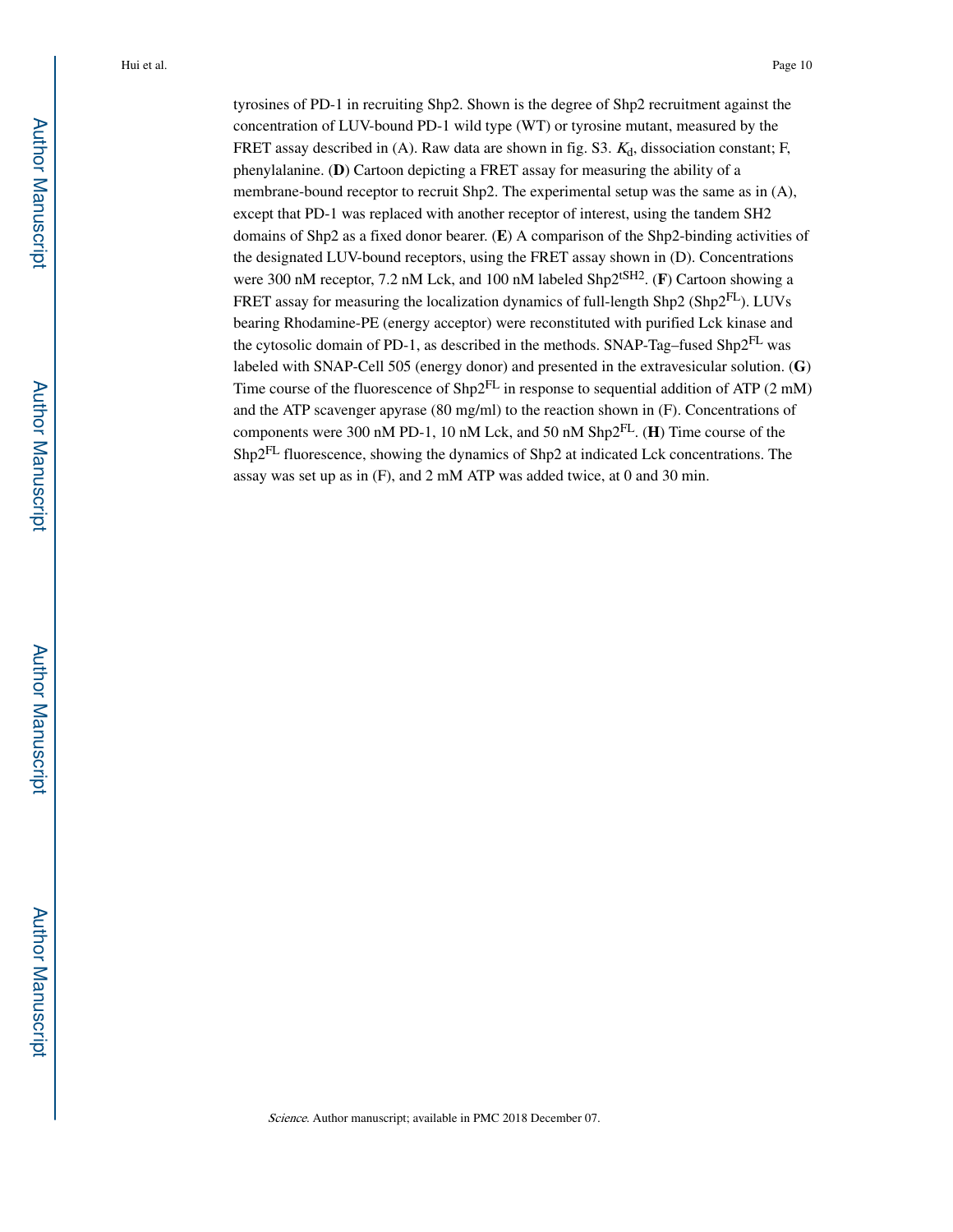



#### **Fig. 2. CD28 is distinctively sensitive to PD-1–bound Shp2.**

(**A**) Cartoon depicting a LUV reconstitution system for assaying the sensitivities of different targets to PD-1–Shp2. Purified cytosolic domains of plasma membrane–bound receptors (CD3z, CD28, and PD-1), the adaptor LAT, and the kinase Lck were reconstituted onto LUVs at their physiological molecular densities (table S1). Cytosolic factors (ZAP70, p85a, Gads, SLP76, and Shp2) were presented in the extravesicular solution at their physiological concentrations (table S1). In a parallel experiment, PD-1 and Shp2 were replaced with the liposome-attached cytoplasmic por tion of CD45. Addition of ATP triggered a cascade of enzymatic reactions and protein-protein interactions. PTPase, protein tyrosine phosphatase; Pro, proline. (**B**) Shp2-containing reactions with increasing concentrations of PD-1 and CD45-containing reactions with increasing concentrations of CD45, terminated at 30 min and subjected to SDS–polyacrylamide gel electrophoresis and phosphotyrosine Western blots, as described in the methods. (**C**) The optical density of each band in (B) was quantified by ImageJ. The 50% inhibitory concentrations  $(IC_{50})$  of PD-1 and CD45 on different targets were determined by using Graphpad Prism 5.0 to fit the dose response data in (B), or estimated from the dose response plots if the inhibition was incomplete even at the highest PD-1 or CD45 concentration (summarized in table S2). Error bars, SD from three independent experiments.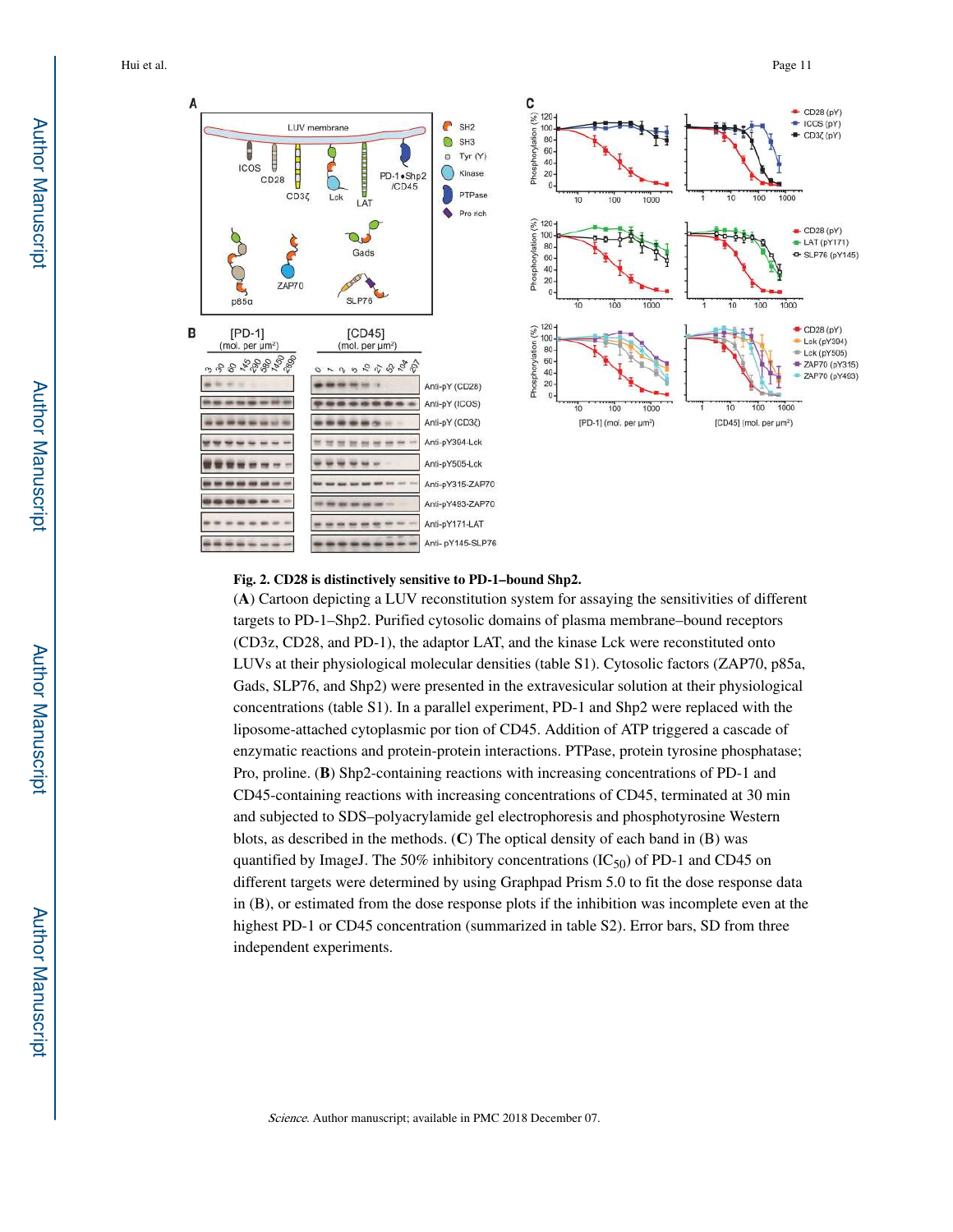

**Fig. 3. PD-1 coclusters with costimulatory receptor CD28 but partially segregates with TCR.** (**A**) On the left are representative TIRF images of PD-1, CD28, and TCR of an OT-I CD8<sup>+</sup> Tcell 10 s after landing on a supported lipid bilayer functionalized with recombinant ligands (100 to 250 molecules/ $\mu$ m<sup>2</sup>), which included pMHC (H2Kb;TCR ligand), B7.1 (CD28 ligand), and ICAM-1 (integrin LFA1 ligand). Cells were retrovirally transduced with PD-1– mCherry and CD28- mGFP (monomeric green fluorescent protein), and the TCR was labeled with an Alexa Fluor647–conjugated antibody against TCR (see the methods). Scale bars, 5 μm. The experiment shown is representative of five independent experiments. In the plots to the right, intensities were calculated from the raw fluorescence intensities along the two diagonal lines in the overlaid images (see the methods). On the far right is a column scattered plot summarizing the Pearson's correlation coefficient (PCC) values for the PD-1/ CD28 overlay( $0.89 \pm 0.05$ , mean  $\pm$  SD) and PD-1/TCR overlay ( $0.69 \pm 0.09$ ) of 17 fully spread cells, with each symbol representing a different cell. Statistical significance was evaluated by a two-tailed Student's t test; P < 0.0001. (**B**) On the left are TIRF images showing the time course of the development of a PD-1–CD28–TCR immunological synapse, starting from initial contact with the supported lipid bilayer (0 s) and continuing to full spreading (30 s) and a bull's eye pattern (145 s). Scale bars, 5 μm. The experiment is representative of four independent experiments. At right are histograms from the respective line scan quantifications.